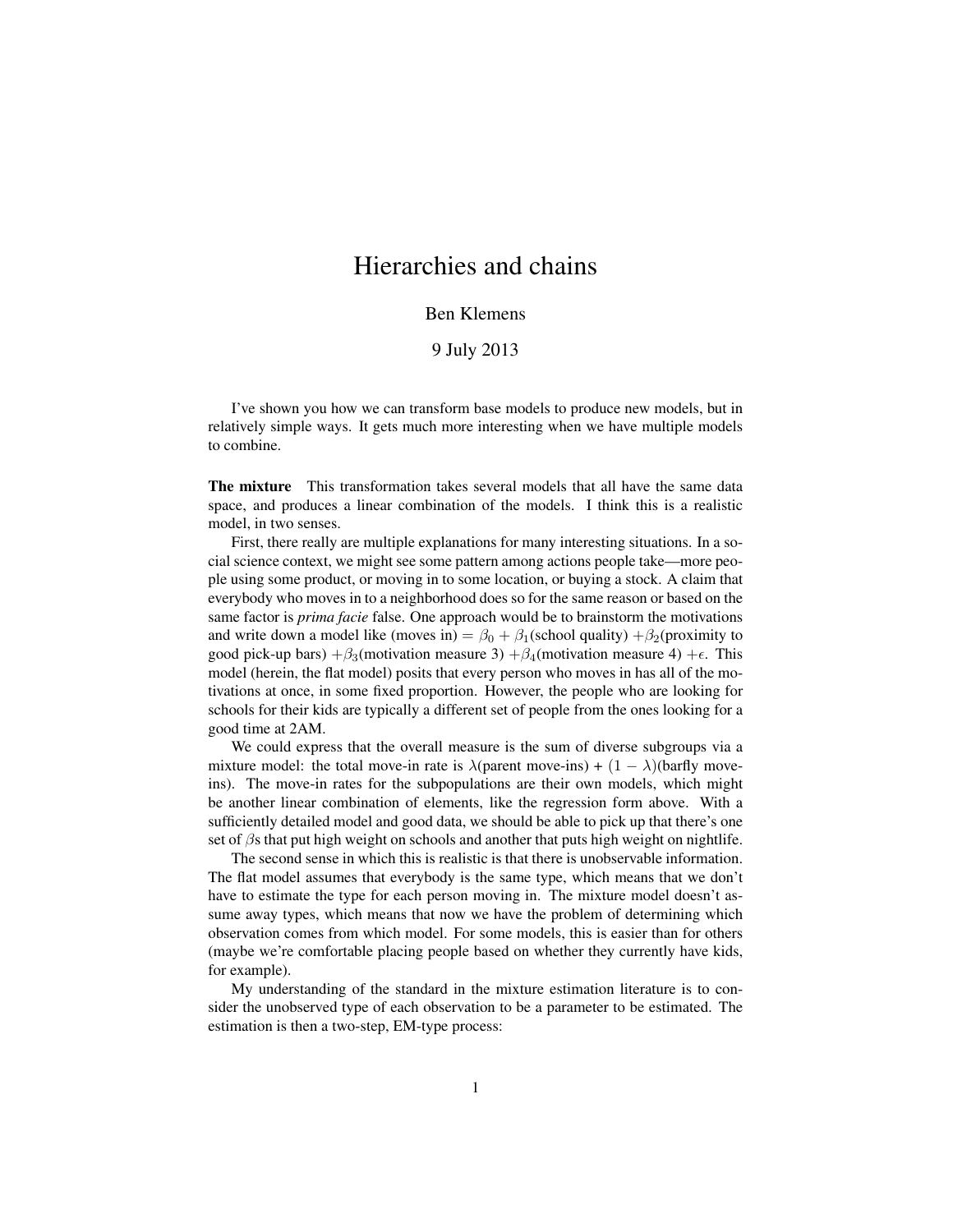- Start with an arbitrary initial guess for the parameters of the models.
- Repeat the following until convergence:
	- Assign each observation to the most likely model
	- Re-estimate the parameters of the models using the observations currently in the model.

There are a lot of details in how all this happens, and the reader is welcome to improve the estimation algorithm in apop\_mixture.estimate, which is currently just OK.

But to bring this section to a conclusion, being able to mix models at least lets us consider the possibility of more descriptive models. The flat model is, to put it flatly, false, and we can make it at least a little less false by combining several submodels. But then we have the engineering problem of estimating the more complex model using information (group membership) that we may not have.

**Bayesian updating** This form maps from  $M \times M \rightarrow M$ . We have a likelihood model, which is a category regarding the spaces  $\mathbb{D}_L$  and  $\mathbb{P}_L$ , and has a likelihood function  $L : \mathbb{D}_L \times \mathbb{P}_L \to \mathbb{R}^+$ . If we were certain about the parameters for the model, then that'd be the whole story. If we are uncertain about the parameters, however, we could model them as well, using a prior model, which has its own data and parameter spaces,  $\mathbb{D}_P$  and  $\mathbb{P}_P$ . Because a draw from the prior will (at least conceivably) be used as a parameter for the likelihood model, we need to have  $\mathbb{D}_P = \mathbb{P}_L$ . Our aggregate model, then, has the same parameter space as the prior model and the same data space as the likelihood model, and the overall likelihood is the integral of the likelihood's likelihood over all possible parameters (weighted by their likelihood as given by the prior model):

$$
L'(\mathbf{d}, \mathbf{p}) = \int_{\mathbf{p}} L_{\text{like}}(\mathbf{d}, \rho) dL_{\text{prior}}(\mathbf{d}, \rho)
$$

The textbook usage of this form is when the prior model is given. In theory it is derived from prior data, but in practice it is usually selected to facilitate closed-form calculations.

But like the mixture model, the form provides a means of expressing a richer model, for the sake of reducing the number of arbitrary assumptions. Instead of taking the parameters of the prior as given, we can estimate the parameters of the larger model as we would any other model.

Today's code sample almost gets there. It is another round-trip, making draws from one model and using that data set for estimation of another model. It is pretending to be out of a functional textbook, and is a single expression: an estimate of the parameters of a Normal distribution using draws from a posterior distribution generated from a prior of a truncated Normal, a likelihood of a Poisson, and data consisting of 10,000 draws from a mixture of three Poisson distributions, with  $\lambda$  taking on three different values.

[In what I worry will be a recurring theme, those of you playing along at home should download a recent copy of Apophenia to make this example work better.]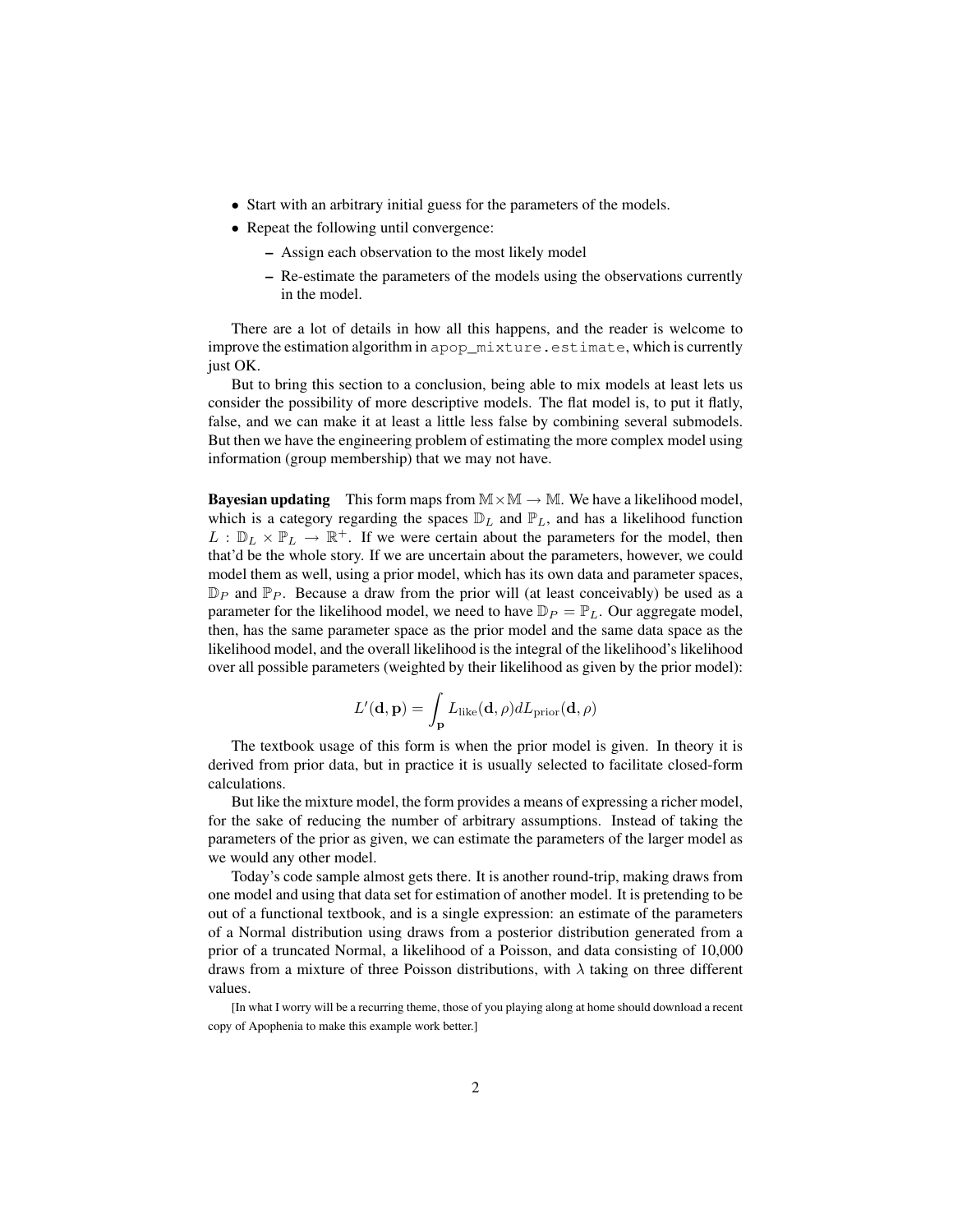#include <apop.h>

apop model truncated model; *//these are from last episode.* apop\_model \*truncate\_model(apop\_model \*in, double cutoff\_in);

```
int main(){
    apop_model_print (
        apop estimate(
             apop update(
                apop_model_draws(
                     apop_model_mixture(
                         apop model set parameters(apop poisson, 2.8),
                         apop model set parameters(apop poisson, 2.0),
                         apop model set parameters(apop poisson, 1.3)
                     ),
                     1e4
                ),
                truncate model(
                     apop model set parameters(apop normal, 2, 1),
                     0
                ),
                &apop poisson
            )−>data,
            apop normal
        )
    , NULL);
}
```